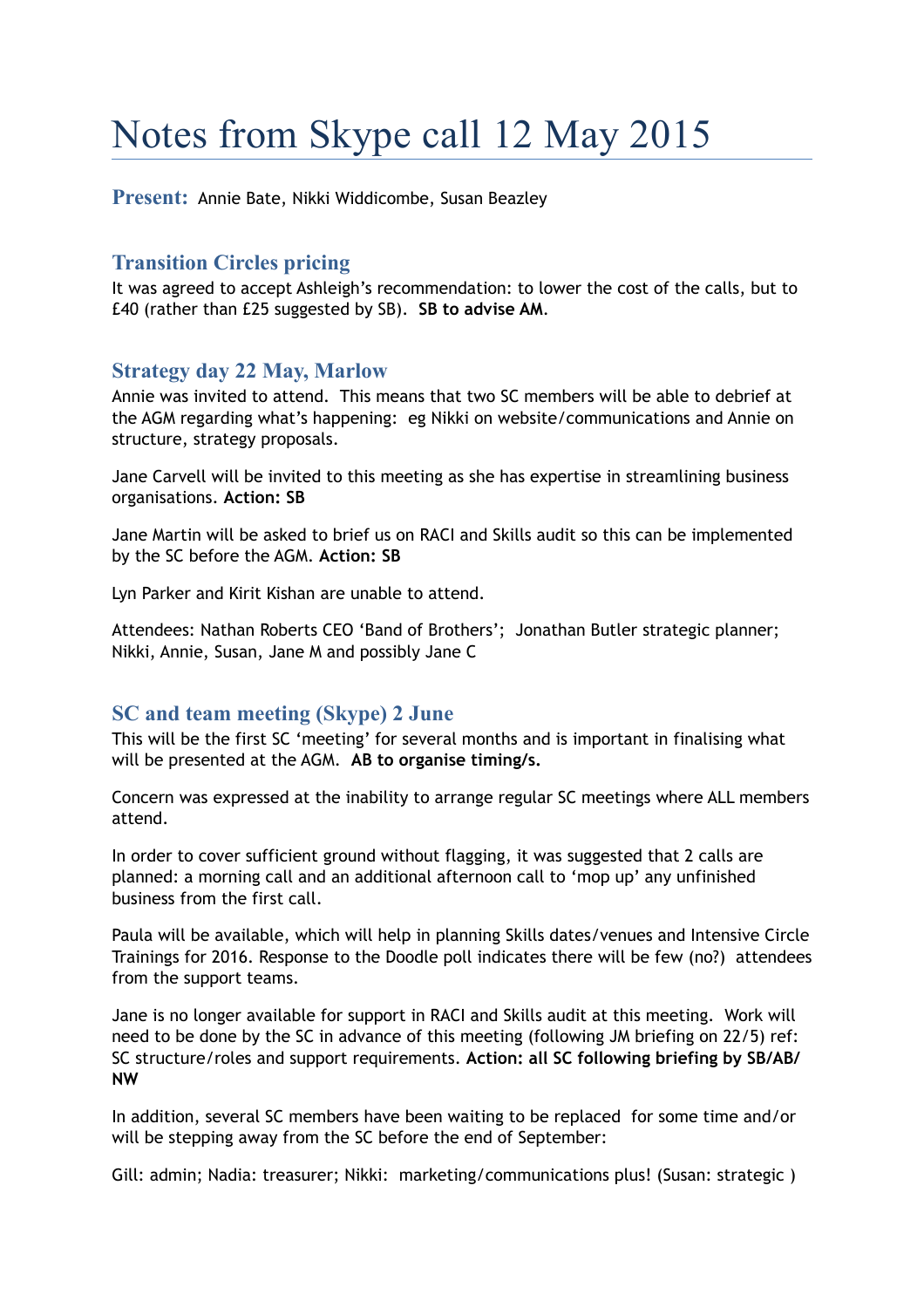There are tensions/concerns with the perceived energy and smooth operation of some roles: Skills and Wholeness registrations, book-keeping, paperwork, copywriting, venues, ODST (by Skype with TL support at Weekend), earlier staff selection committee meetings. It was suggested that 'clearing' be used to resolve BOTH sides of the perceived issues. A few stalwart women are picking up the 'loose ends' left by these issues and may be overloaded unfairly as a result. **Action to be agreed**

# **AGM**

AGM to be advertised on Facebook and in future mailings : **NW** 

Proposed agenda:

- Sign off 2013/14 accounts
- WW UK name change and expanded role of Circles
- WW UK proposed structure and strategy to deliver 20 year vision and 3 year business plan
- WW UK marketing and communications: website, mailings, leaflets, manuals....
- What's needed/roles to be filled, *for example*:
	- o Project manager (administrator/event manager/venues) perhaps from the TL track? Creates and holds the 'bible' and events diary. Ideally, a paid role. **In service to all SC departments (UK Marg)**
	- o Treasurer/Bursaries/Fund-raising/Merchandise/Governance/AGM perhaps business strategist?
	- o Marketing & Communications for ALL events, trainings and workshops includes database management, website management, social media, mailings, print and collateral
	- o Sales/Recruitment/Registration Weekend/Skills/Wholeness and new workshops
	- o Sales/recruitment/management Circles and all associated 'outreach' trainings, regional co-ordinators, wise woman guides
	- o Research and development: analysis of feedback/post-trainings community support including honouring and mentoring/programming/new trainings – perhaps a member of Facilitation team

It is anticipated that all roles will increasingly work in liaison with WWI, which has/will have the following committees:

- 1. Programming
- 2. Fund-raising
- 3. Governance
- 4. Marketing